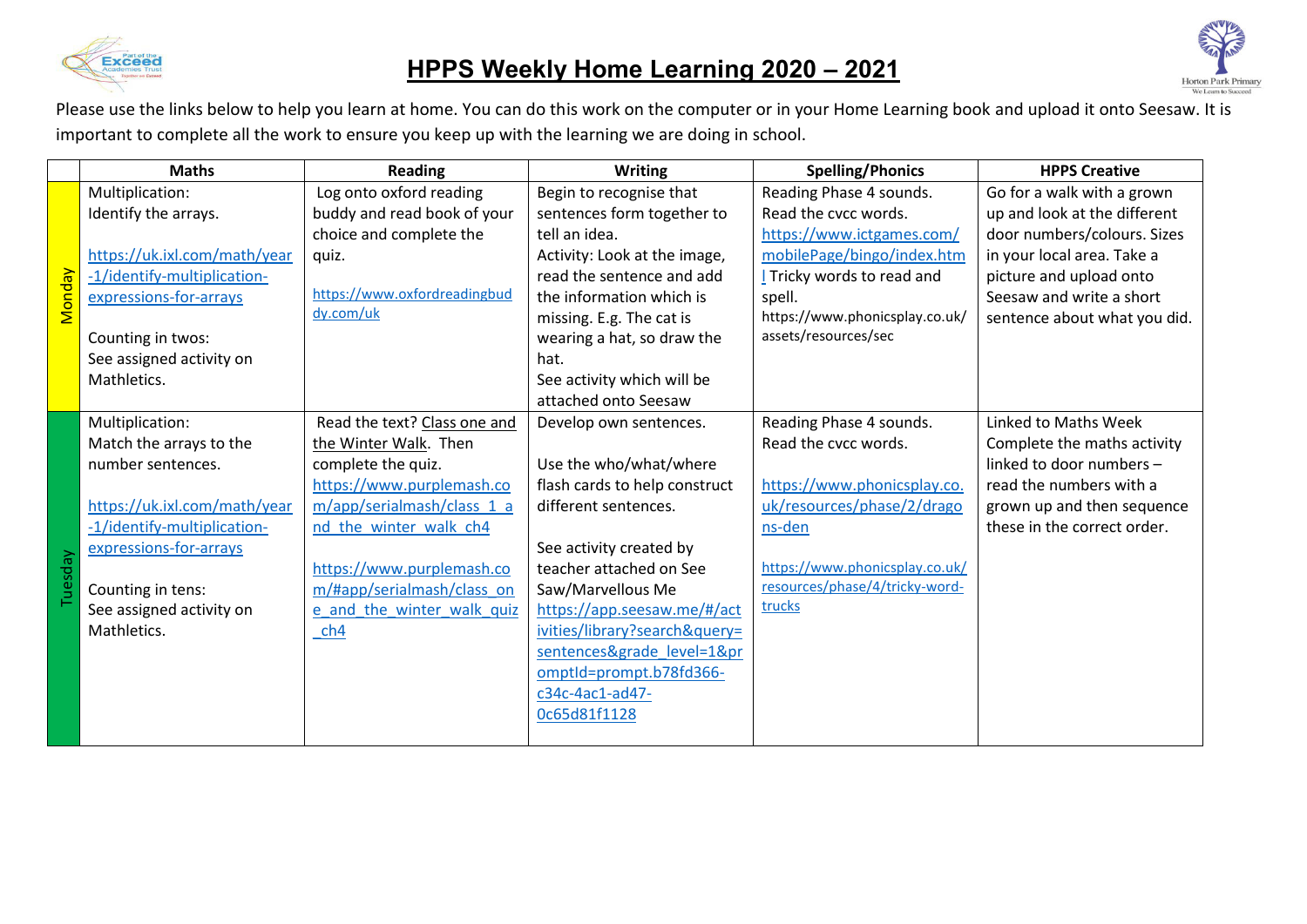

## **HPPS Weekly Home Learning 2020 – 2021**



Please use the links below to help you learn at home. You can do this work on the computer or in your Home Learning book and upload it onto Seesaw. It is important to complete all the work to ensure you keep up with the learning we are doing in school.

| Wednesday | Multiplication/Money:<br>Identify the coin values.<br>https://uk.ixl.com/math/year<br>-1/coin-values-1p-2p-5p-and-<br>10p-coins<br>Counting in twos:<br>See assigned activity on<br>Mathletics. | Log onto oxford reading buddy<br>and read book of your choice<br>and complete the quiz.<br>https://www.oxfordreadingbud<br>dy.com/uk                                                                                                                                               | Begin to develop own idea<br>about sentences.<br>Use the images as a stimuls<br>to write simple sentences<br>and extend using and.<br>https://app.seesaw.me/#/act<br>ivities/library?search&query=<br>sentences&grade level=1≺<br>omptId=prompt.3ae0e3ab-<br>2d51-4fbb-94ab-<br>6b0e7af0e64a                  | Reading Phase 4 sounds.<br>Read the cycc words.<br>Sentence substitution.<br>https://www.phonicsplay.co.<br>uk/resources/phase/4/sente<br>nce-substitution-ph4 | Go on a walk with a grown up<br>and this time focus on finding<br>street names. Record a list of<br>all the different streest you<br>walked on. Write these<br>down, take a picture and<br>upload onto SeeSaw.                                                           |
|-----------|-------------------------------------------------------------------------------------------------------------------------------------------------------------------------------------------------|------------------------------------------------------------------------------------------------------------------------------------------------------------------------------------------------------------------------------------------------------------------------------------|---------------------------------------------------------------------------------------------------------------------------------------------------------------------------------------------------------------------------------------------------------------------------------------------------------------|----------------------------------------------------------------------------------------------------------------------------------------------------------------|--------------------------------------------------------------------------------------------------------------------------------------------------------------------------------------------------------------------------------------------------------------------------|
| Thursday  | Multiplication/Money:<br>Identify the coin values.<br>https://uk.ixl.com/math/year<br>$-1$ /coin-values<br>Identifying coins:<br>See assigned activity on<br>Mathletics.                        | Read the text? Class one and the<br>Winter Walk. Then add the<br>missing words to complete the<br>sentences.<br>https://www.purplemash.co<br>m/app/serialmash/class 1 a<br>nd the winter walk ch4<br>https://www.purplemash.co<br>m/#app/serialmash/winter<br>walk missingword ch4 | Begin to use knowledge of<br>phonics to read and write<br>sentences which are spelt<br>correctly. Use the activity to<br>fix the sentence spelling.<br>https://app.seesaw.me/#/act<br>ivities/library?search&query=<br>sentences&grade level=1≺<br>omptld=prompt.a1f6a479-<br>cb92-4aaa-a857-<br>0ed00650bc93 | Reading Phase 4 sounds.<br>Read the cycc words.<br><b>Buried treasure</b><br>https://www.phonicsplay.co.<br>uk/resources/phase/4/buried<br>-treasure           | Finding my street on Google<br>View<br>Watch the teacher video<br>uploaded onto SeeSaw,<br>follow the instcutions on how<br>to use google maps to find<br>your house on street view.<br>Find your house, take a<br>screenshot or picture and<br>then upload onto SeeSaw. |